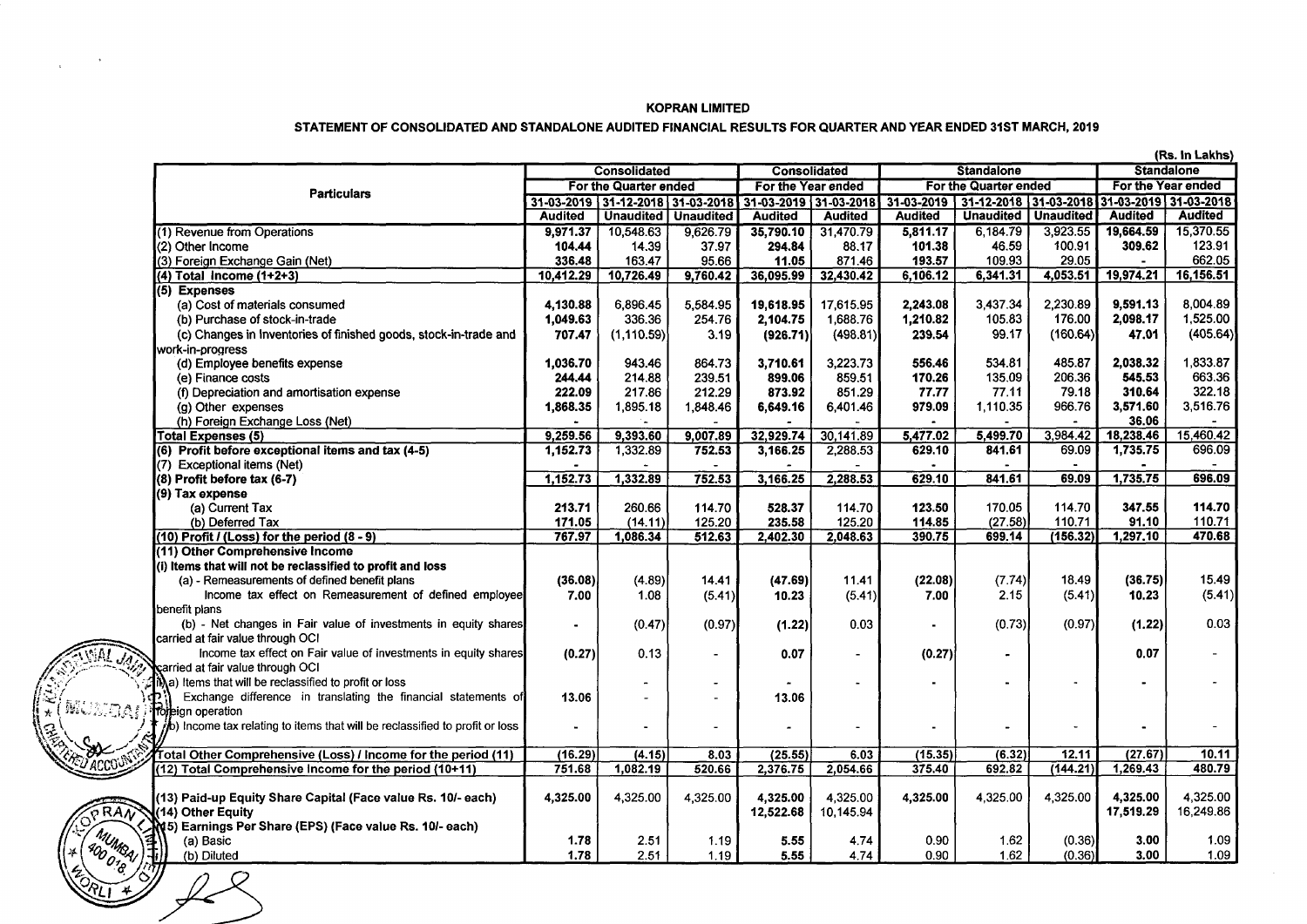#### Notes:-

1) The Statement of consolidated and standalone financial results have been prepared in accordance with Indian Accounting Standards (Ind AS) prescribed under Section 133 of the Companies Act 2013, read with Rule 3 of the Companies (Indian Accounting Standards) Rules, 2015, Companies (Indian Accounting standards) (Amendment) Rules, 2016 and other accounting principles generally accepted in India. There is no minority interest.

2) The above consolidated and standalone financial results have been reviewed by the Audit Committee at its meeting held on 7th May,2019 and approved by the Board of Directors at its meeting held on 08th May, 2019 and have been audited by the Statutory Auditors of the Company. Figures for the quarters ended March 31, 2018 and March 31, 2019 represents the balancing figures between the audited figures for the full financial year and the published year to date reviewed figures upto third quarter of the respective financial year.

3) According to the requiremenls of Ind AS and SEBI (Listing Obligations and Disclosure Requirements) Regulations, 2015, revenue for the corresponding previous year ended 31 March 2018 were and are reported inclusive of Excise Duty. The Goverment of India has Implemented Goods and service tax (GST) from 01 July 2017 replacing excise duty, Service Tax and various other indirect taxes. The revenue for the quarter ended 31 March, 2019, 31 December 2018, and 31 March 2018, is reported net of GST. Had the previously reported revenue shown net of excise duty, comparative revenue of the Comoanv would have been as follows:

|                                     | <b>Consolidated</b>   |                         |          | Consolidated       |           | <b>Standalone</b>                                                                                                                 |           |             | <b>Standalone</b>  |                |
|-------------------------------------|-----------------------|-------------------------|----------|--------------------|-----------|-----------------------------------------------------------------------------------------------------------------------------------|-----------|-------------|--------------------|----------------|
| <b>Particulars</b>                  | For the Quarter ended |                         |          | For the Year ended |           | For the Quarter ended                                                                                                             |           |             | For the Year ended |                |
|                                     |                       |                         |          |                    |           | 31-03-2019   31-12-2018   31-03-2018   31-03-2019   31-03-2018    31-03-2019    31-12-2018   31-03-2018   31-03-2019   31-03-2018 |           |             |                    |                |
|                                     | Audited               | ∣ Unaudited I Unaudited |          | Audited            | Audited   | Audited                                                                                                                           | Unaudited | l Unaudited | Audited            | <b>Audited</b> |
| <b>Revenue from Operations</b>      | 9.971.37              | 10.548.63               | 9.626.79 | 35.790.10          | 31.470.79 | 5.811.17                                                                                                                          | 6.184.79  | 3.923.55    | 19.664.59          | 15,370.55      |
| <b>ILess: Excise Duty</b>           |                       |                         |          |                    | (138.81)  |                                                                                                                                   |           |             |                    | (0.78)         |
| <b>INet Revenue from Opeartions</b> | 9.971.37              | 10.548.63               | 9.626.79 | 35.790.10          | 31.331.98 | 5.811.17                                                                                                                          | 6.184.79  | 3.923.55    | 19.664.59          | 15,369.77      |

4) The Company is engaged primarily in the Pharmaceuticals business and there are no separate reportable segments as per Ind AS 108 on" Operating Segment Reporting".

5) Effective April 01, 2018 Company has adopted Ind AS 115 "Revenue from Contracts with Customers". The adoption on Ind AS 115 did not have any significant impact on the overall results of the Company

6) Figures for the previous period I year have been regrouped or reclassified, wherever necessary to make them comparable with the figures of the current period I year.

 $\mathbb{R}^N$   $\mathbb{Z}^N$  FOR KOPRAN LIMITED  $\frac{1000018}{2000018}$ Surendra Somani Place : Mumbai **Executive Vice Chairman** Place : Executive Vice Chairman

Place : Mumbai<br>Date : May 08, 2019 **- John Date : May 08, 2019** - Date : May 08, 2019 - Date : May 08, 2019 - Date : May 08, 2019

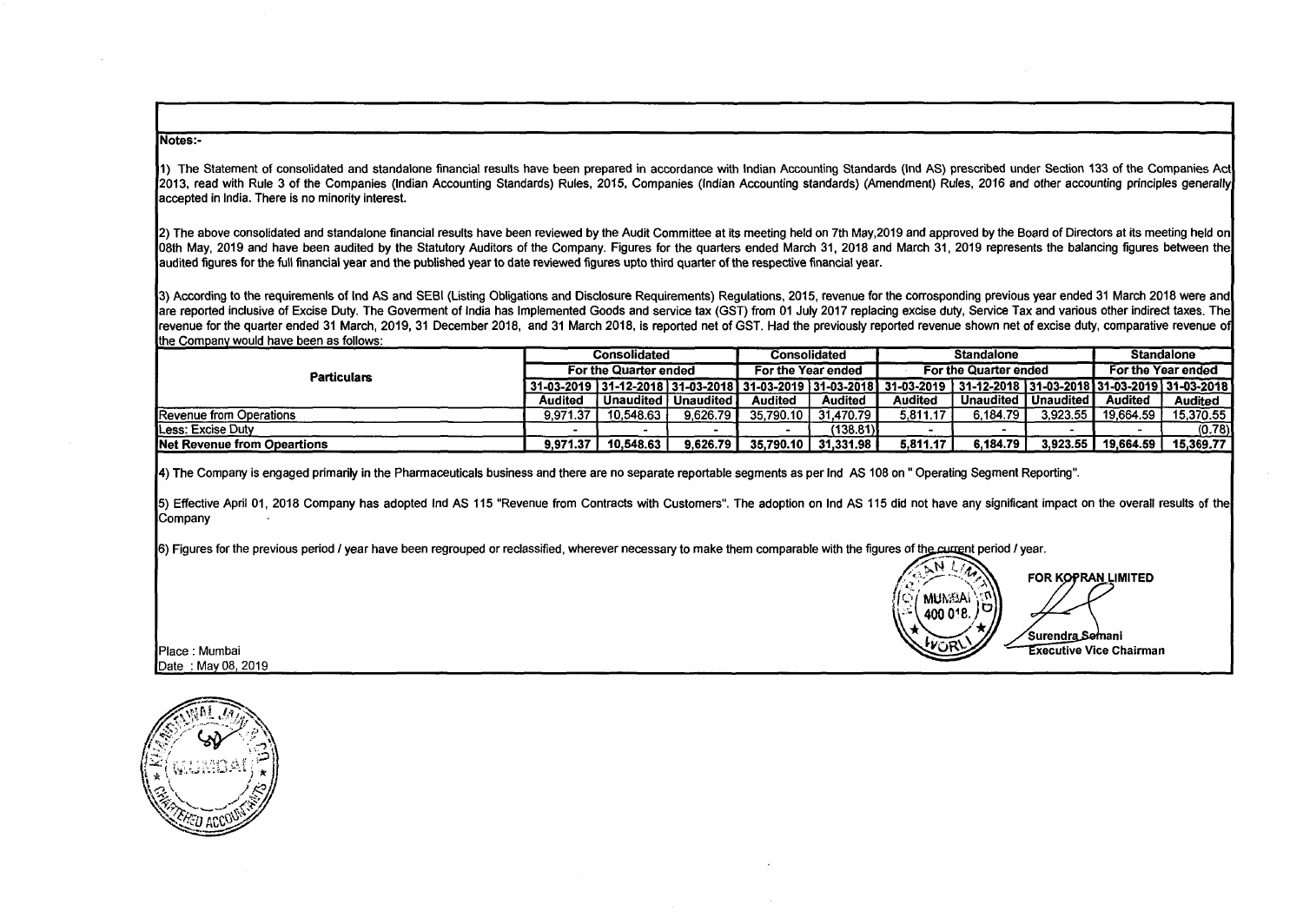7) Consolidated / Standalone Statement of Assets and Liabilities:

|                                                          |                |                                    | (Rs. in Lakhs)<br><b>Standalone</b>                           |           |  |  |
|----------------------------------------------------------|----------------|------------------------------------|---------------------------------------------------------------|-----------|--|--|
|                                                          |                | <b>Consolidated</b>                |                                                               |           |  |  |
| <b>Particulars</b>                                       | As at          | As at                              | As at                                                         | As at     |  |  |
|                                                          |                | <b>Audited</b>                     | 31-03-2019 31-03-2018 31-03-2019 31-03-2018<br><b>Audited</b> | Audited   |  |  |
| <b>ASSETS</b>                                            | <b>Audited</b> |                                    |                                                               |           |  |  |
| 1. Non-current assets                                    |                |                                    |                                                               |           |  |  |
| Property, Plant and Equipment                            | 11,238.32      | 10,433.03                          | 4,178.83                                                      | 3,804.91  |  |  |
| Capital work-in-progress                                 | 1,714.41       | 737.12                             | 93.70                                                         | 528.15    |  |  |
| Goodwill                                                 | 0.58           | 0.58                               |                                                               |           |  |  |
| Other Intangible Assets                                  | 23.28          | 9.96                               | 9.53                                                          | 9.96      |  |  |
| Intangible assets under development                      | 714.96         | 256.24                             | 581.63                                                        | 256.24    |  |  |
| <b>Financial Assets</b>                                  |                |                                    |                                                               |           |  |  |
| Investments                                              | 2.30           | 4.91                               | 15,751.61                                                     | 15,691.72 |  |  |
| <b>Others</b>                                            | 191.68         | 188.88                             | 131.82                                                        | 129.05    |  |  |
| Deferred tax assets (net)                                | 295.25         | 376.04                             | 295.25                                                        | 376.04    |  |  |
| Other non-current assets                                 | 293.83         | 164.79                             | 71.36                                                         | 50.12     |  |  |
| <b>Total Non-current assets</b>                          | 14,474.61      | 12,171.55                          | 21,113.73                                                     | 20,846.19 |  |  |
|                                                          |                |                                    |                                                               |           |  |  |
| 2. Current assets                                        |                |                                    |                                                               |           |  |  |
| Inventories                                              | 7,344.62       | 7,101.24                           | 2,518.94                                                      | 2,975.45  |  |  |
| <b>Financial Assets</b>                                  |                |                                    |                                                               |           |  |  |
| Trade receivables                                        | 8,664.35       | 6,476.79                           | 4,459.00                                                      | 2,013.03  |  |  |
| Cash and cash equivalents                                | 41.47          | 44.02                              | 20.59                                                         | 26.94     |  |  |
| Bank Balances other than cash and cash equivalents above | 354.48         | 573.56                             | 84.45                                                         | 125.92    |  |  |
| Loans                                                    | 445.05         | 547.86                             | 535.94                                                        | 487.29    |  |  |
| <b>Others</b>                                            | 429.56         | 254.74                             | 390.76                                                        | 236.51    |  |  |
| Current tax assets (net)                                 |                | 5.36                               |                                                               |           |  |  |
| <b>Other Current Assets</b>                              | 3,477.17       | 4,369.97                           | 2,732.81                                                      | 3,325.58  |  |  |
| <b>Total Current Assets</b>                              | 20,756.70      | 19,373.54                          | 10,742.49                                                     | 9,190.72  |  |  |
|                                                          |                |                                    |                                                               |           |  |  |
| <b>Total Assets</b>                                      | 35,231.31      | 31,545.09                          | 31,856.22                                                     | 30,036.91 |  |  |
|                                                          |                |                                    |                                                               |           |  |  |
| <b>EQUITY AND LIABILITIES</b>                            |                |                                    |                                                               |           |  |  |
| <b>Equity</b>                                            |                |                                    |                                                               |           |  |  |
| <b>Equity Share Capital</b>                              | 4,324.89       | 4,324.89                           | 4,324.89                                                      | 4,324.89  |  |  |
| <b>Other Equity</b>                                      | 12,522.68      | 10,145.94                          | 17,519.29                                                     | 16,249.86 |  |  |
| <b>Total Equity</b>                                      | 16,847.57      | 14,470.83                          | 21,844.18                                                     | 20,574.75 |  |  |
|                                                          |                |                                    |                                                               |           |  |  |
| Liabilities                                              |                |                                    |                                                               |           |  |  |
| 1. Non-current liabilities                               |                |                                    |                                                               |           |  |  |
| <b>Financial liabilities</b>                             |                |                                    |                                                               |           |  |  |
| Borrowings                                               | 4,111.90       | 2,992.10                           | 2,170.96                                                      | 2,189.18  |  |  |
| Provisions                                               | 641.58         | 514.35                             | 360.47                                                        | 281.49    |  |  |
| Deferred tax liabilities (net)                           | 158.96         | 14.48                              |                                                               |           |  |  |
| <b>Total Non-Current Liabilities</b>                     | 4,912.44       | 3,520.93                           | 2,531.43                                                      | 2,470.67  |  |  |
| 2. Current Liabilities                                   |                |                                    |                                                               |           |  |  |
| <b>Financial Liabilities</b>                             |                |                                    |                                                               |           |  |  |
| <b>Borrowings</b>                                        | 4,544.42       | 5,211.41                           | 1,883.20                                                      | 2,356.45  |  |  |
| Trade payables                                           | 5,115.90       | 6,066.92                           | 3,244.06                                                      | 2,877.38  |  |  |
| <b>Other Financial Liabilities</b>                       | 2,666.43       | 1,855.69                           | 1,742.42                                                      | 1,407.60  |  |  |
| Other current liabilities                                | 857.84         | 273.92                             | 510.25                                                        | 208.75    |  |  |
| Provisions                                               | 71.47          | 64.83                              | 66.26                                                         | 60.75     |  |  |
| Current tax liabilities (Net)                            | 215.24         | 80.56                              | 34.42                                                         | 80.56     |  |  |
| <b>Total Current Liabilities</b>                         | 13,471.30      | 13,553.33                          | 7,480.61                                                      | 6,991.49  |  |  |
|                                                          |                |                                    |                                                               |           |  |  |
| <b>Total Equity and Liabilities</b>                      | 35,231.31      | 31,545.09                          | 31,856.22                                                     | 30,036.91 |  |  |
|                                                          |                |                                    |                                                               |           |  |  |
|                                                          |                |                                    |                                                               |           |  |  |
|                                                          |                |                                    |                                                               |           |  |  |
| SNO<br>FOR KOPRAN LIMITED                                |                |                                    |                                                               |           |  |  |
|                                                          |                |                                    |                                                               |           |  |  |
| <b>MUMBAI</b><br>400 018.                                |                |                                    |                                                               |           |  |  |
|                                                          |                |                                    |                                                               |           |  |  |
| Place : Mumbai                                           |                | Surendra Soman                     |                                                               |           |  |  |
| VOR<br>Date: May 08, 2019                                |                | <del>Éxecutive Vice</del> Chairman |                                                               |           |  |  |

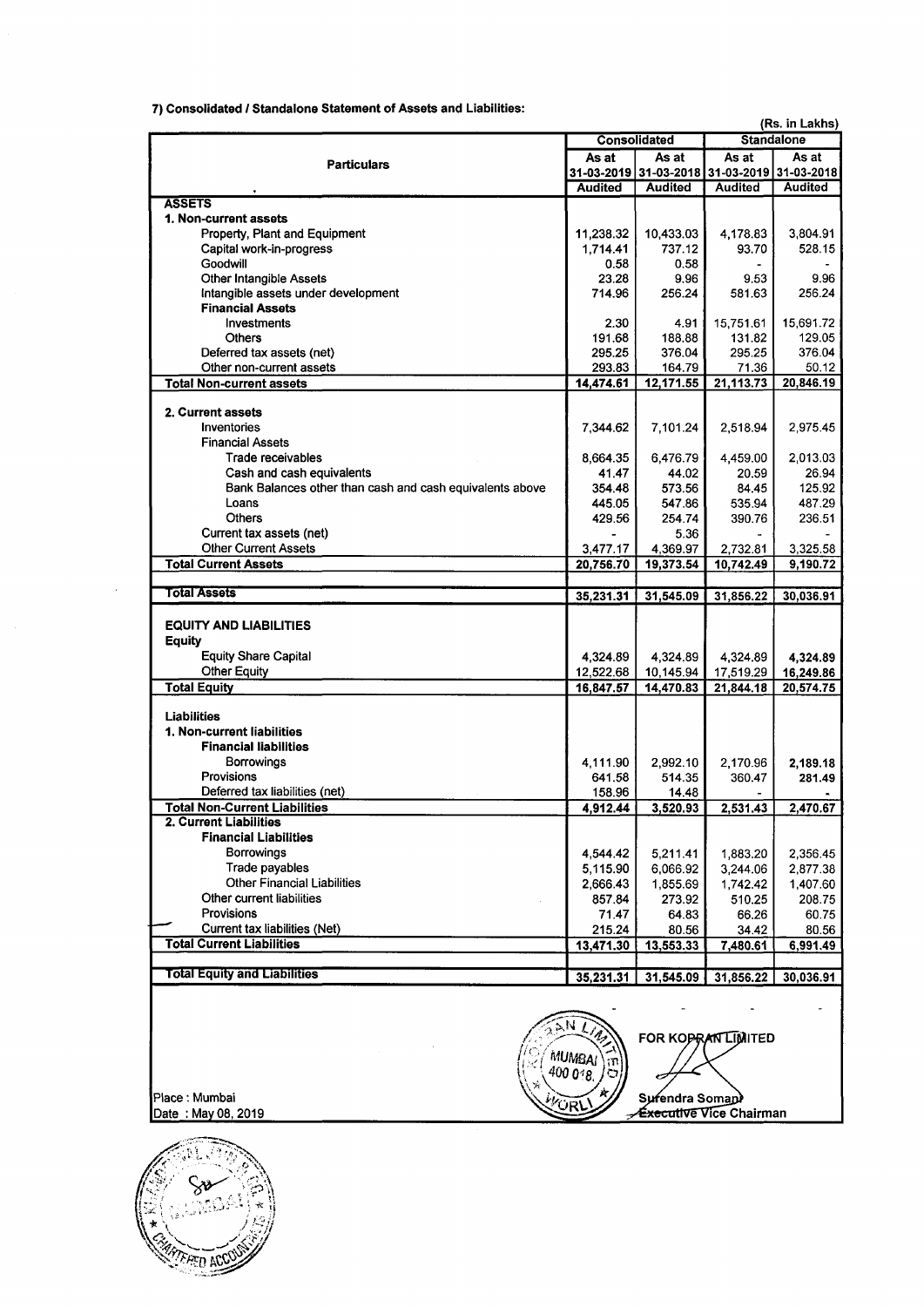## **KHANDELWAL JAIN & CO.**<br>Website: www.kico.net • E-mail: kico@kico.net<br>CHARTERED ACCOUNTANTS **CHARTERED ACCOUNTANTS**

6-B&C, Pil Court, 6th Floor, 111, M. Karve Road, Churchgate, Mumbai - 400 020. Tel.: (+91-22) 4311 5000 Fax: 4311 5050

12-B, Baldota Bhavan, 5th Floor, 117, M. Karve Road, Churchgate, Mumbai - 400 020. Tel.: (+91-22) 4311 6000 Fax: 4311 6060

Independent Auditor's Report on Quarterly and Annual Standalone Financial Results of Kopran Limited Pursuant to the Regulation 33 of the Securities and Exchange Board of India (Listing Obligations and Disclosure Requirements) Regulations. 2015. as amended.

To, The Board of Directors, Kopran Limited.

- 1. We have audited the accompanying statement of Standalone Financial Results of Kopran Limited ("the Company") for the year ended March 31, 2019 ("the Statement"), being submitted by the Company pursuant to the requirements of Regulation 33 of the Secutiries and Exchange Board of India (SEBI) (Listing Obligations and Disclosure Requirements) Regulations, 2015, as modified by circular no. CIR/CFD/FAC/62/2016 dated July 05, 2016.
- 2. This Statement, which is the responsibility of the Company's Management and approved by the Board of Directors, has been compiled from the related annual Standalone financial statements, which has been prepared in accordance with the Indian Accounting Standards prescribed under section 133 of the Companies Act, 2013 read with relevant rules issued thereunder (Ind AS) and other accounting principles generally accepted in India. Our responsibility is to express an opinion on the Statement based on our audit of such standalone financial statements.
- 3. We conducted our audit in accordance with the Standards on Auditing issued by the Institute of Chartered Accountants of India. Those Standards require that we comply with ethical requirments and plan and perform the audit to obtain reasonable assurance about whether the Statement is free of material misstatement.

An audit includes examining, on a test basis, evidence supporting the amounts disclosed as financial results. An audit also includes evaluating the appropriateness of the accounting policies used and the reasonableness of accounting estimates made by the management, as well as evaluating the overall presentation of the Statement.

We believe that the audit evidence we have obtained is sufficient and appropriate to provide a basis for our audit opinion.

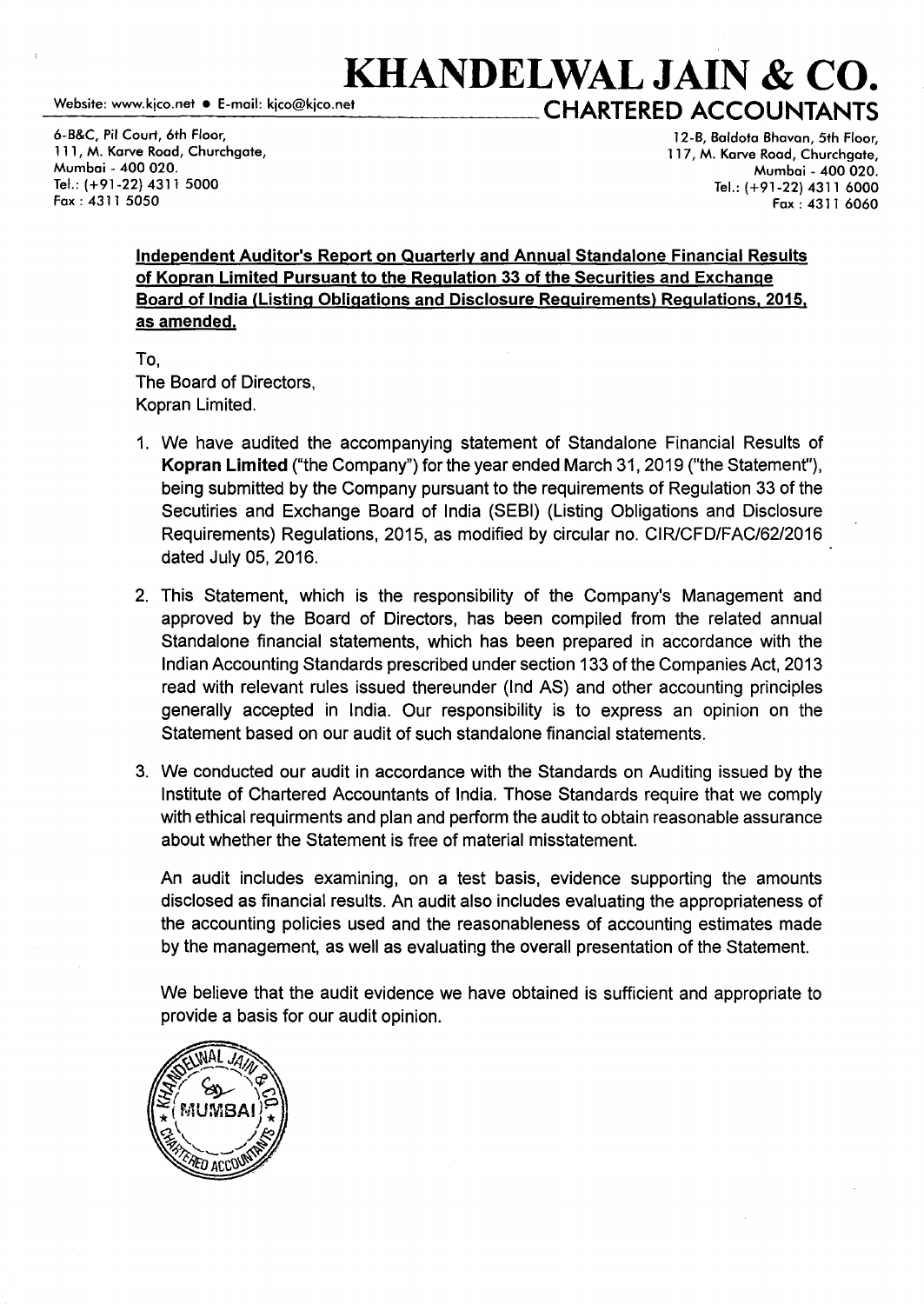- 4. We draw your attention to the fact that the figures for the quarter ended March 31, 2019 and the corresponding quarter ended in the previous year as reported in the Statement are the balancing figures between audited figures in respect of the full financial year and the published year-to-date figures up to the end of the third quarter of the current and previous financial year, respectively. Also, the figures up to the end of the third quarter of the respective financial year had only been reviewed and not subject to an audit.
	- 4. In our opinion and to the best of our information and according to the explanations given to us, the Statement:
	- (i) is presented in accordance with the requirements of Regulation 33 of the SEBI (Listing Obligations and Disclosure Requirements) Regulations, 2015 in this regard as modified by circular no. CIR/CFD/FAC/62/2016 dated July 05, 2016; and
	- (ii) gives a true and fair view, in conformity with the aforesaid Ind AS and other accounting principles generally accepted in India, of the net profit and the total comprehensive income and other financial information of the Company for the quarter and year ended March 31, 2019.

### For **KHANDELWAL JAIN & CO. Chartered Accountants** Firm Registration No.: 105049W



Place: Mumbai Date: May 08, 2019

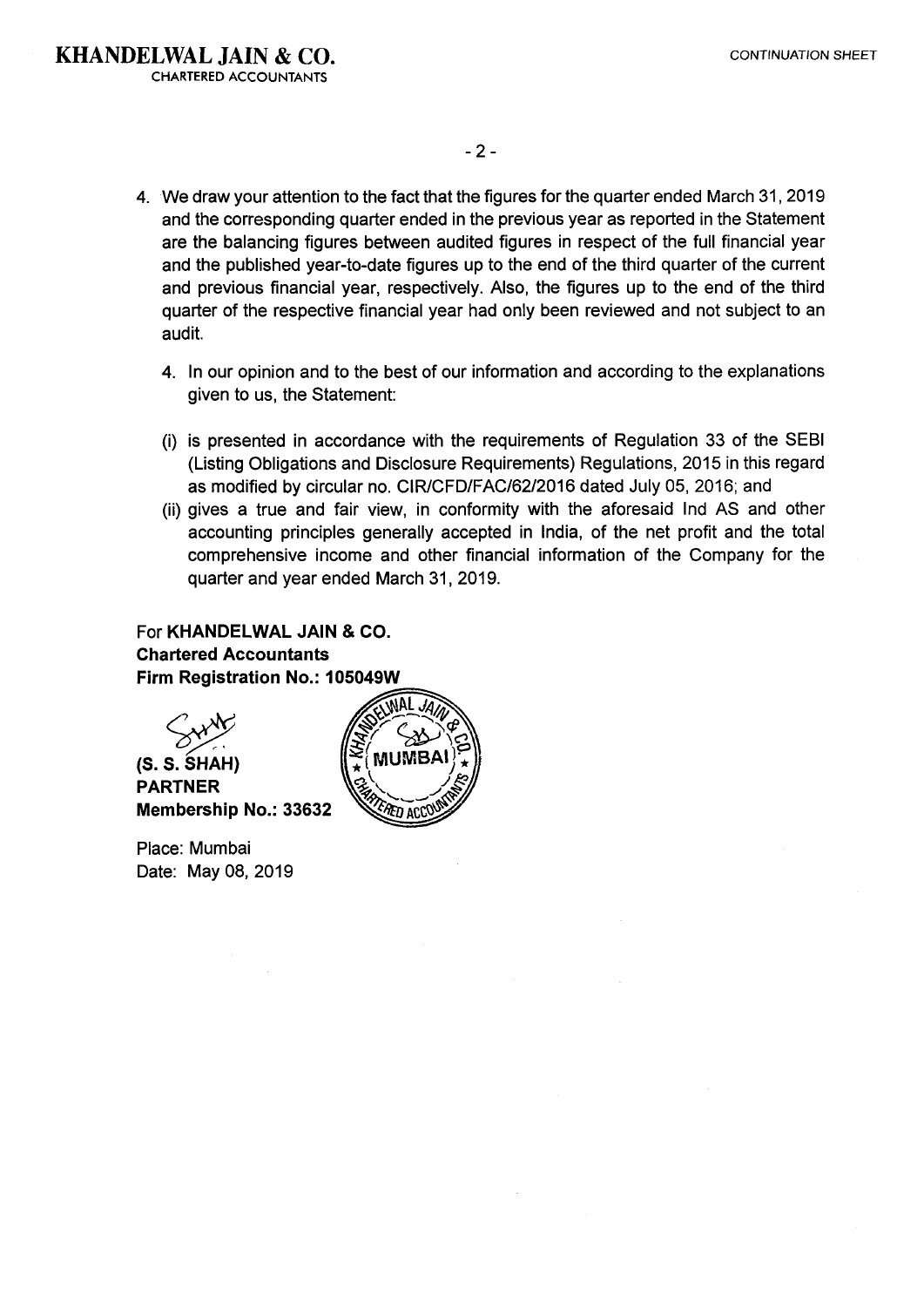# **KHANDELWAL JAIN & CO.**<br>CHARTERED ACCOUNTANTS

6-B&C, Pil Court, 6th Floor, 111, M. Karve Road, Churchgate, Mumbai - 400 020. Tel.: (+91-22) 4311 5000 Fax: 4311 5050

12-B, Baldota Bhavan, 5th Floor, 117, M. Karve Road, Churchgate, Mumbai - 400 020. Tel.: (+91-22) 4311 6000 Fax: 4311 6060

### Independent Auditor's Report on Quarterly and Annual Consolidated Financial Results of Kopran Limited Pursuant to the Regulation 33 of the Securities and Exchange Board of India (Listing Obligations and Disclosure Requirements) Regulations, 2015, amended

To,

The Board of Directors, Kopran Limited.

- 1. We have audited the accompanying statement of Consolidated Financial Results of Kopran Limited ("the Holding Company") and its subsidiaries (collectively referred to as "the Group") for the quarter and the year ended March 31, 2019, together with the notes thereon ("the Statement") attached herewith, being submitted by the Holding Company pursuant to the requirements of Regulation 33 of the Securities and Exchange Board of India (SEBI) (Listing Obligations and Disclosure Requirements) Regulations, 2015 as modified by circular no. CIR/CFD/FAC/62/2016 dated July 05, 2016.
- 2. This Statement, which is the responsibility of the Holding Company's Management and approved by the Board of Directors, has been compiled from the related annual consolidated financial statements, prepared in accordance with the Indian Accounting Standards prescribed under Section 133 of the Companies Act, 2013 read with relevant rules issued thereunder ("Ind AS") and other accounting principles generally accepted in India. Our responsibility is to express an opinion on the Statement based on our audit of consolidated Ind AS financial statements.
- 3. We conducted our audit in accordance with the Standards on Auditing issued by the Institute of Chartered Accountants of India. Those Standards require that we comply with ethical requirements and plan and perform the audit to obtain reasonable assurance about whether the Statement is free of material misstatement. An audit includes examining, on a test basis, evidence supporting the amounts disclosed as financial results. An audit also includes evaluating the appropriateness of the accounting policies used and the reasonableness of accounting estimates made by the management, as well as evaluating the overall presentation of the Statement.

We believe that the audit evidence obtained by us and other auditors in terms of their reports referred to in paragraph 6 below is sufficient and appropriate to provide a basis for our audit opinion.

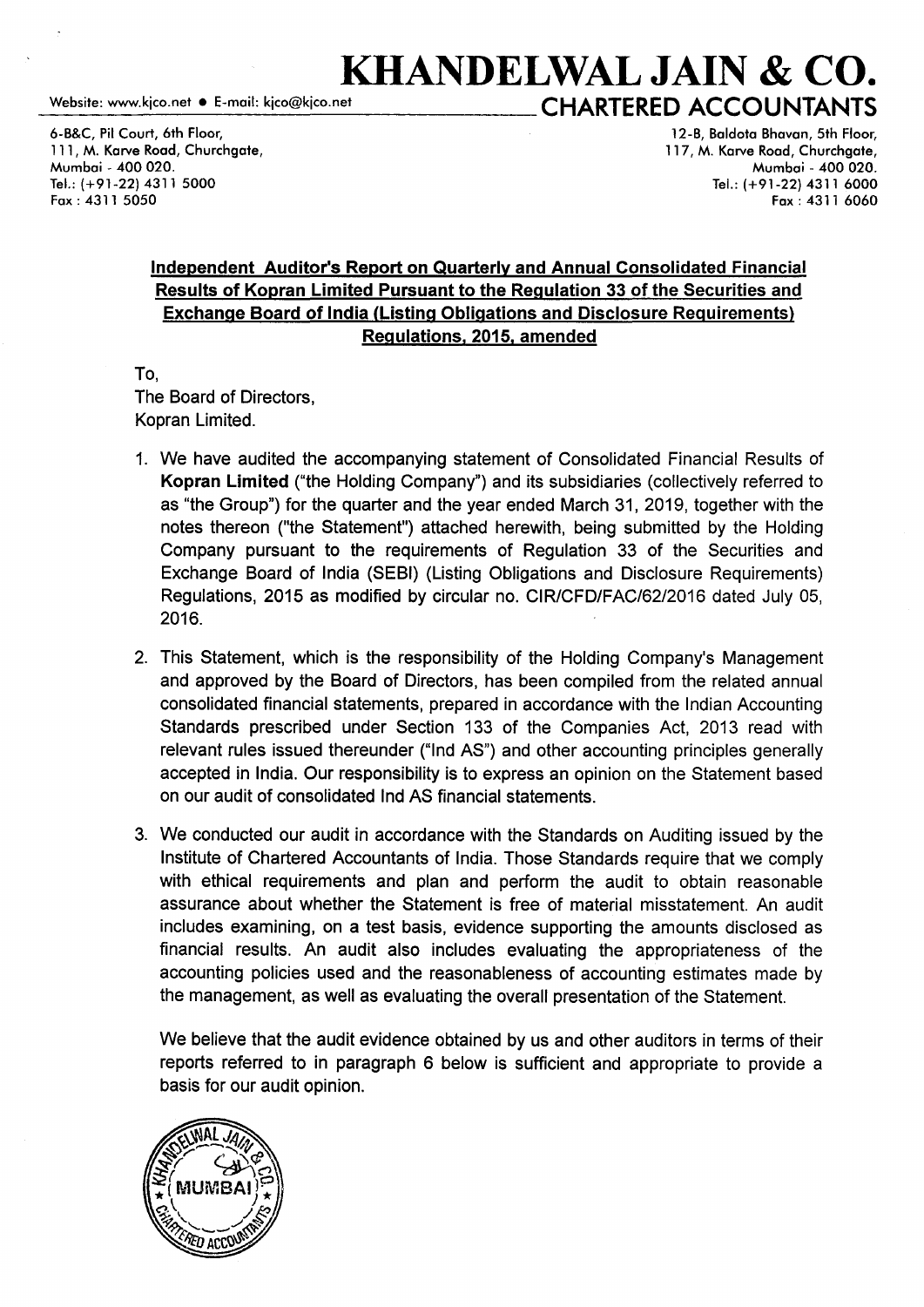- 4. We draw your attention to the fact that the figures for the quarter ended March 31, 2019 and the corresponding quarter ended in the previous year as reported in the Statement are the balancing figures between audited figures in respect of the full financial year and the published year-to-date figures up to the end of the third quarter of the current and previous financial year, respectively. Also, the figures up to the end of the third quarter of the respective financial year had only been reviewed and not subject to an audit.
- 5. In our opinion and based on the consideration of the reports of the other auditors on separate financial statements and the other financial information of the subsidiaries referred to in Paragraph 6 below and to the best of our information and according to the explanations given to us, the Statement:
	- Sr. No. Name of the subsidiary 1 | Kopran Research Laboratories Limited 2 Kopran Lifesciences Limited 3 Kopran (H.K) Limited
	-

(i) includes financial results of the following subsidiaries :

- (ii) is presented in accordance with the requirements of Regulation 33 of the SEBI (Listing Obligations and Disclosure Requirements) Regulations, 2015 in this regard as modified by circular no. CIR/CFD/FAC/62/2016 dated July 05, 2016; and
- (iii) gives a true and fair view, in conformity with the aforesaid Ind AS and other accounting principles generally accepted in India, of the consolidated net profit, the total comprehensive income and other financial information of the Group for the quarter and year ended March 31, 2019.
- 6. We did not audit the financial statements / financial information of the three subsidiaries included in the consolidated financial results, whose financial statements I financial information, before consolidation adjustments, reflect total assets of Rs. 22, 702.16 lakhs as at March 31, 2019, total revenues of Rs.18,429.35 lakhs for the year ended on that date, total net profit after tax of Rs. 800.92 lakhs and the total comprehensive income of Rs. 803.04 lakhs for the year ended on that date. These financial statements and other financial information of the subsidiaries have been audited by other auditors whose reports have been furnished to us by the Management, and our opinion on the consolidated Ind AS financial results, in so far as it relates to the amounts and disclosures included in respect of these subsidiaries, is based solely on the reports of such other auditors.